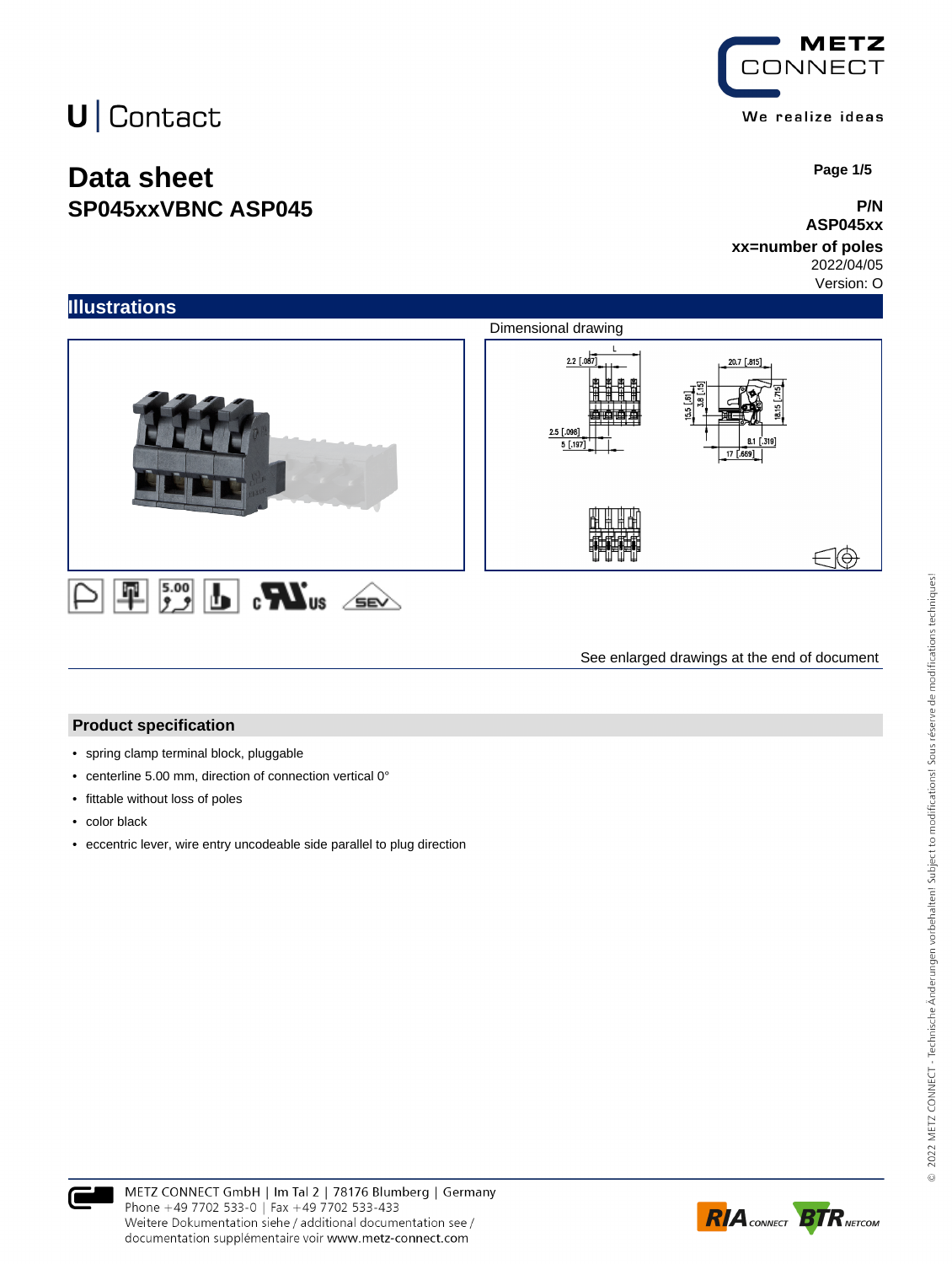### **Data sheet SP045xxVBNC ASP045**



 **Page 2/5**

#### **P/N ASP045xx**

### **xx=number of poles**

2022/04/05 Version: O

| <b>Technical Data</b>              |                                                              |                |                |  |
|------------------------------------|--------------------------------------------------------------|----------------|----------------|--|
| <b>General Data</b>                |                                                              |                |                |  |
| min. number of poles               | $\overline{2}$                                               |                |                |  |
| max. number of poles               | 24                                                           |                |                |  |
| Insulating material class          | <b>CTI 400</b>                                               |                |                |  |
| clearance/creepage dist.           | 4 mm                                                         |                |                |  |
| Protection category                | IP20                                                         |                |                |  |
| Min. insul. strip length           | 4 mm                                                         |                |                |  |
| Rated current                      | 10A                                                          |                |                |  |
| Overvoltage category               | $\overline{\mathsf{III}}$                                    | Ш              | π              |  |
| Pollution degree                   | 3                                                            | $\overline{2}$ | $\overline{2}$ |  |
| Rated voltage                      | 32V                                                          | 200V           | 200 V          |  |
| Rated test voltage                 | $1.5$ kV                                                     | $1.5$ kV       | $1.5$ kV       |  |
| <b>Terminal data</b>               |                                                              |                |                |  |
| rat.wiring solid AWGmax            | 0.08 mm <sup>2</sup> - 1.5 mm <sup>2</sup> / AWG 28 - AWG 16 |                |                |  |
| rat.wiring strand.AWGmax           | 0.08 mm <sup>2</sup> - 1.5 mm <sup>2</sup> / AWG 28 - AWG 16 |                |                |  |
| <b>Approvals</b>                   |                                                              |                |                |  |
| V/A/AWG                            | 300 / 10 / 28 - 16                                           |                |                |  |
| approval UL - File No.             | E121004                                                      |                |                |  |
| $1 \text{ mm}^2$<br>SEV            | 250 V / 4 kV / 10 A                                          |                |                |  |
| <b>Material</b>                    |                                                              |                |                |  |
| insulating material                | <b>PA46</b>                                                  |                |                |  |
| flammability class                 | V <sub>0</sub>                                               |                |                |  |
| spring material                    | Spring steel                                                 |                |                |  |
| contact material                   | CuSn                                                         |                |                |  |
| Contact surface                    | $\overline{Sn}$                                              |                |                |  |
| <b>Glow-Wire Flammability GWFI</b> | $\overline{\phantom{a}}$                                     |                |                |  |
| Glow-Wire Flammability GWIT        | $\overline{a}$                                               |                |                |  |
| <b>REACh</b>                       | compliant                                                    |                |                |  |
| <b>Climatic Data</b>               |                                                              |                |                |  |
| upper limit temperature            | 105 °C                                                       |                |                |  |
| lower limit temperature            | $-40 °C$                                                     |                |                |  |
| general                            |                                                              |                |                |  |
| Tolerance                          | ISO 2768 -mH                                                 |                |                |  |

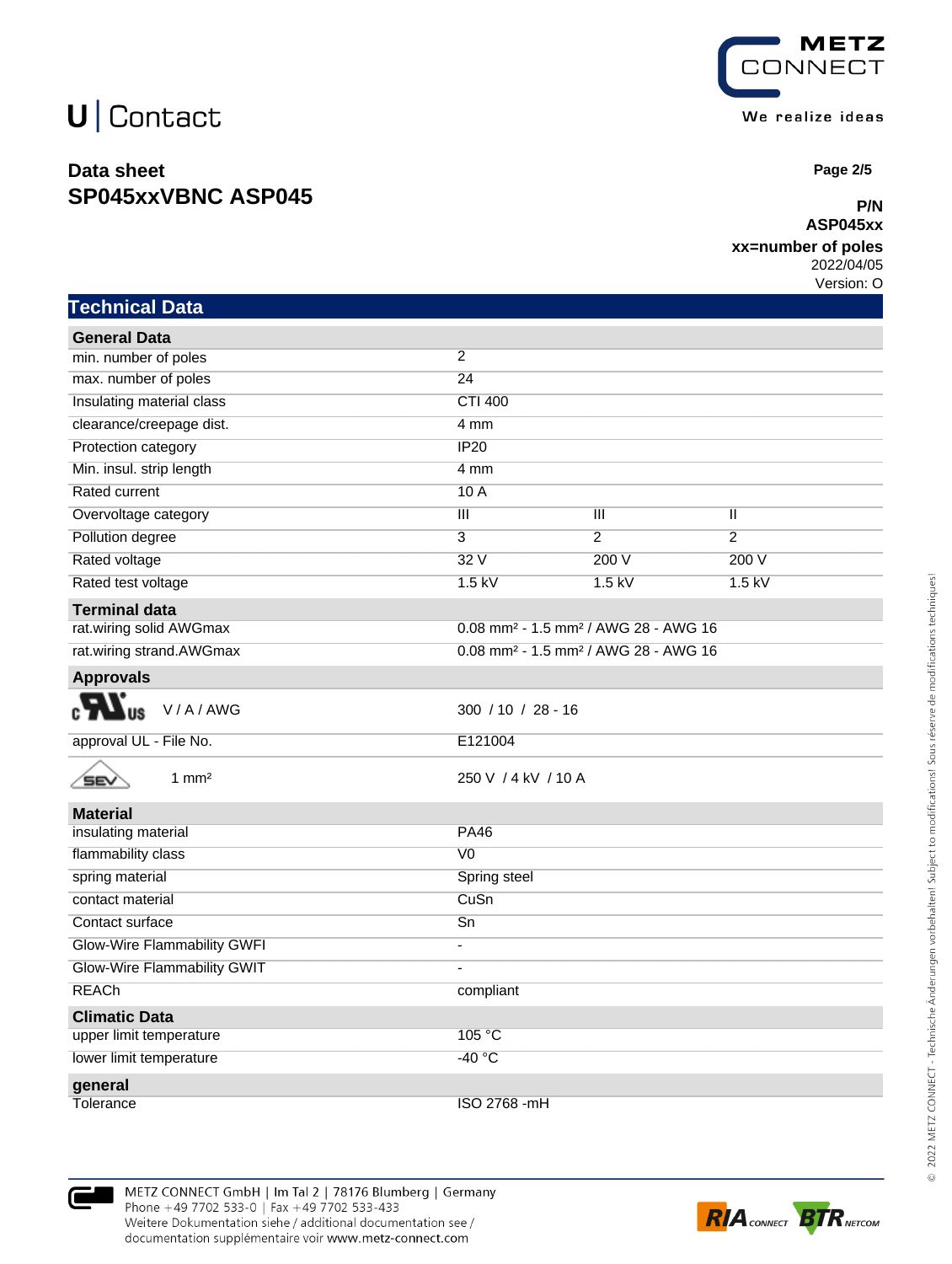### **Data sheet SP045xxVBNC ASP045**



We realize ideas

 **Page 3/5**

**P/N ASP045xx**

**xx=number of poles** 2022/04/05

Version: O

| <b>Accessories</b> |  |
|--------------------|--|
| P/N                |  |

**Designation** 

700025-01-9 Coding star white with a group of 6 coding pins



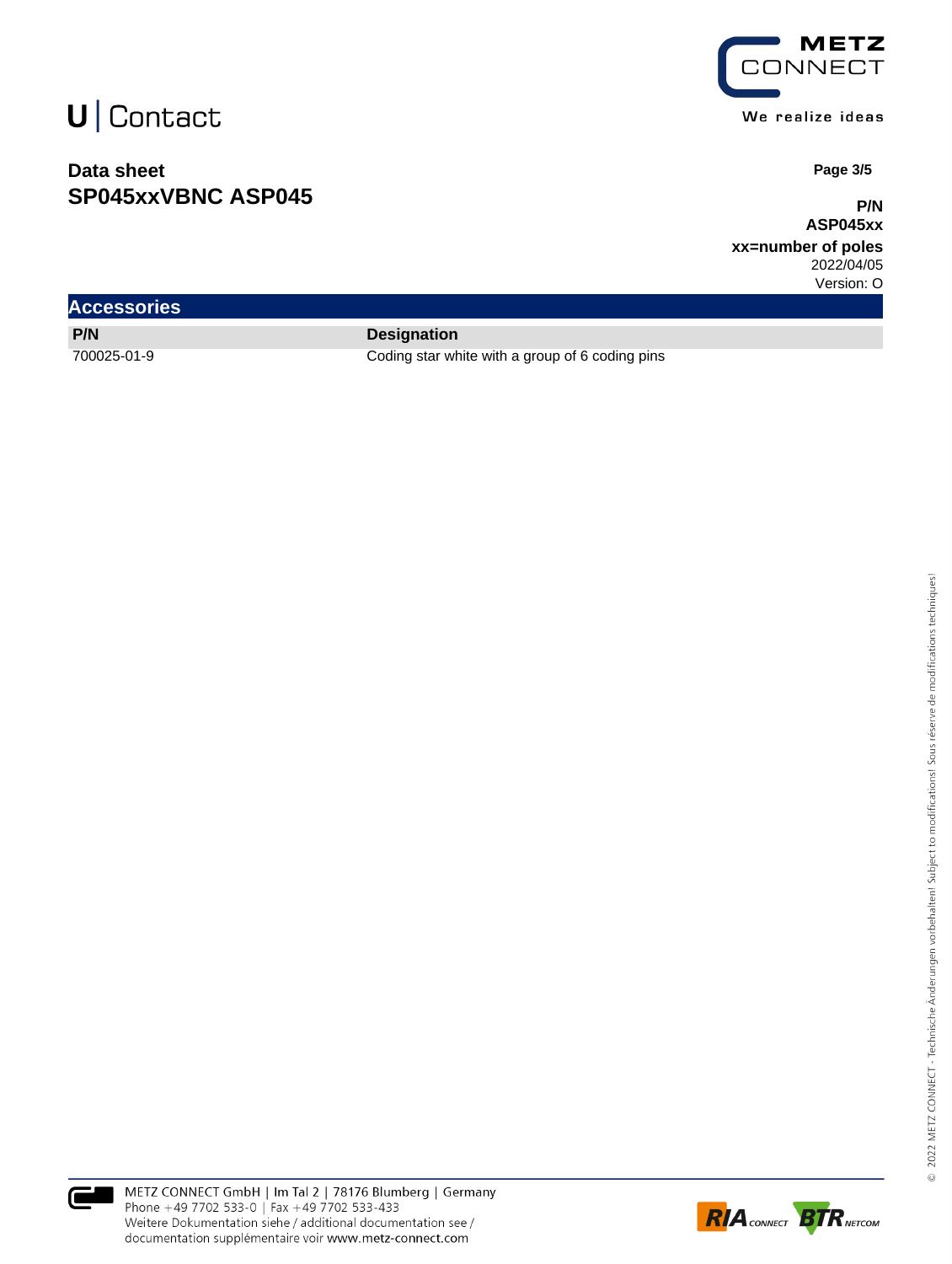### **Data sheet SP045xxVBNC ASP045**



 **Page 4/5**

#### **P/N ASP045xx**

**xx=number of poles** 2022/04/05

Version: O

| <b>Counterpart</b> |                     |
|--------------------|---------------------|
| P/N                | <b>Designation</b>  |
| 311761             | PR065xxHBBN Typ 176 |
| 311771             | PR065xxVBBN Typ 177 |
| 312701             | PT175xxVGDN Typ 270 |
| 312741             | PT165xxVGDN Typ 274 |
| 312761             | PT165xxHGDN Typ 276 |
| 313191             | PT115xxVBEC Typ 319 |
| 313201             | PT115xxVBBN Typ 320 |
| 313291             | PT115xxHBEC Typ 329 |
| 313301             | PT115xxHBBN Typ 330 |
| 313371             | PR075xxHBEL Typ 337 |
| 313381             | PR075xxHBER Typ 338 |
| 314761             | PR065xxHBEC Typ 476 |
| 314771             | PR065xxVBEC Typ 477 |